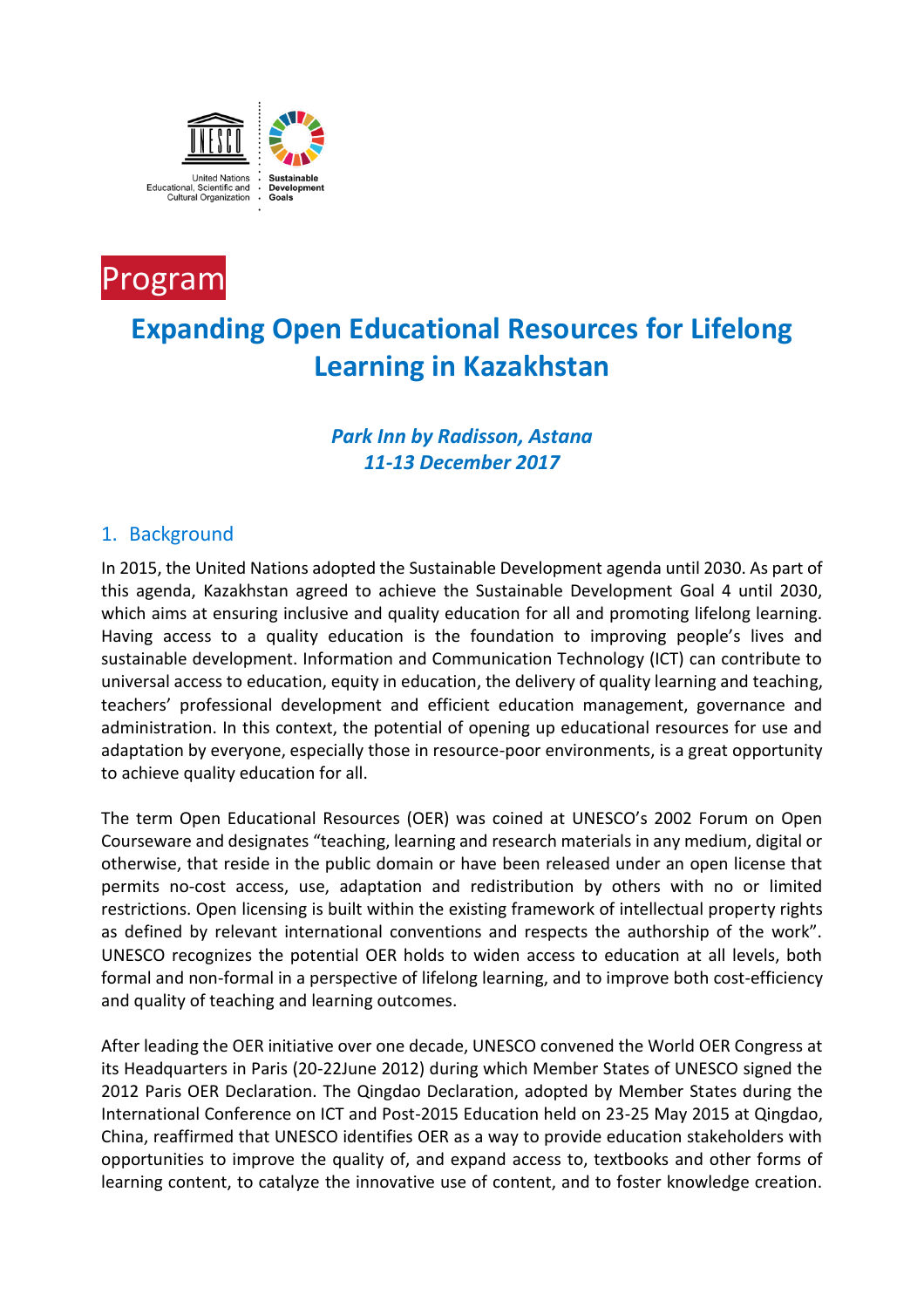Member States should embrace the commitment to develop sector-wide strategies and capacity building programmes to fully realize the potential of OER to expand access to lifelong learning opportunities and achieve quality education.

The Asia-Pacific Ministerial Forum on ICT in Education 2017 (11-12 May 2017, Seoul, Republic of Korea) adopted the Asia-Pacific Regional Strategy on Using ICT to Facilitate the Achievement of Education 2030 for the next five years. During the forum, the Central Asian countries highlighted that progress in priority areas on secondary education, technical and vocational education (TVET) and higher education development could be achieved through enhanced access to OER and MOOCs to address the needs of the labour market by 2022 (action point 3). $<sup>1</sup>$ </sup>

In line with these global and regional agreements, UNESCO has been conducting a number of activities on ICTs in education and OER in Kazakhstan. UNESCO Institute for Information Technologies in Education (IITE) completed a survey on OER in Kazakhstan in 2011.<sup>2</sup> The findings of this survey indicated that Kazakhstan required comprehensive programmes on nation-wide training in ICTs in education and on increasing a scale and impact of OER initiatives. For instance, Kazakhstan developed a general legislative framework, which supports the use of OER. However, the quality of available resources is not regulated, as decision makers in education require more understanding of benefits which OER can offer. Some education institutions need to learn to store their OER collections and cooperate with others to widen the access to external OER sources.

Since 2013, the annual Central Asia Symposiums on ICT Education (CASIE) have been calling for urgent attention to significant benefits of OER in the Central Asian context for enhancing educational practices for all.<sup>3</sup> Following CASIE 2015, UNESCO Headquarters developed a project on OER in Central Asia, in collaboration with the UNESCO Cluster Office in Almaty, the UNESCO Tashkent Office, UNESCO Asia-Pacific Regional Bureau for Education, and IITE. It has an overall goal to contribute to the implementation of Paris OER Declaration and the Qingdao Declaration in supporting Central Asian countries to harness ICTs to achieve SDG 4 and Education 2030 (Incheon Declaration and Framework for Action). Under the framework of a signed agreement with Weidong Group, UNESCO supports Member States, including Central Asian countries (Kazakhstan, Kyrgyzstan, Tajikistan, and Uzbekistan), in developing and implementing national OER policies through regional and country-specific OER seminars and workshops.

In this context, UNESCO is organizing the National Workshop on Expanding OER for Lifelong Learning in Kazakhstan. A core task of this workshop is to contribute towards establishing an enabling environment towards the development and implementation of national OER policies in the country. To facilitate this environment, it is necessary to share national experiences, scrutinize existing policy frameworks, compare them with the advanced international practices and recommendations, identify existing gaps, and enhance the existing policy framework to fill these existing gaps.

#### 2. Main objectives

 $\overline{a}$ 

<sup>1</sup>http://bangkok.unesco.org/content/asia-pacific-ministerial-forum-ict-education-2017 <sup>2</sup>http://iite.unesco.org/pics/publications/ru/files/3214683.pdf

<sup>3</sup>http://en.unesco.kz/central-asia-symposium-on-ict-in-education-casie-2016-2016-09-02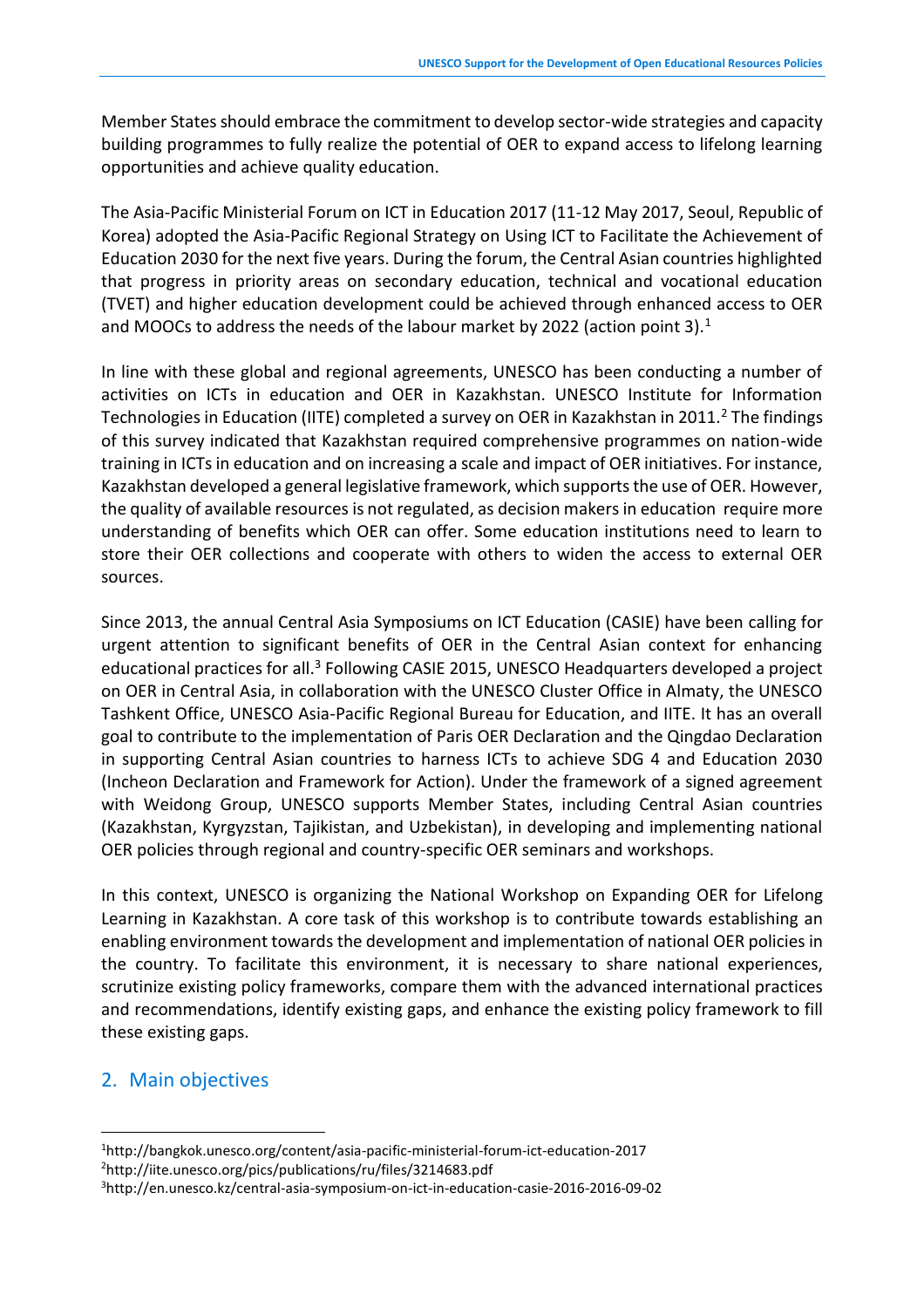- 1. Train the participating policy makers on the essential knowledge on OER and its implications for Education 2030.
- 2. Present existing OER experiences and activities implemented in Kazakhstan and lessons learned from the OER policy development of other countries with a view to facilitate policy dialogue in the field of ICT in education.
- 3. Develop the capacity of the participating policy makers in planning the sector-wide strategies needed to adopt OER, and prepare the first draft of the national policy on OER.

#### **3. PARTICIPANTS**

If a **national committee for OER policy or strategy has been established**, the core members of the committee who have been designated by the minister(s) should be the main participants. If the Committee has not yet been established, those who will be involved in developing and coordinating the implementation of the OER policy/strategy should attend the workshop:

- Director-general level MoE officials from the departments who are in charge of the use of ICT in the education sector including ICT in K-12, tertiary education (including higher education), TVET, teacher training, and non-formal education.
- MoE officials from the departments/sections/units that are in charge of digital content development.
- Directors or experts from key national and international institutions that are/should be involved in developing and coordinating the implementation of the OER policy/strategy.
- Representatives from Non-governmental educational institutions involved in lifelong learning and out of school education

| 11 December 2017 |                                                                                                                                                                                                                                                                               |
|------------------|-------------------------------------------------------------------------------------------------------------------------------------------------------------------------------------------------------------------------------------------------------------------------------|
| Day 1            |                                                                                                                                                                                                                                                                               |
| $09:00 - 09:30$  | Registration                                                                                                                                                                                                                                                                  |
|                  | <b>Welcome and Opening Session</b>                                                                                                                                                                                                                                            |
| $09:30 - 09:50$  | <b>Opening remarks:</b><br><b>Moderator:</b> Lina Benete, Education Programme Specialist, UNESCO Cluster Office<br>Meldebekova MayraTurganbaevna, Ministry of Education and Science of the Republic of<br>Kazakhstan<br>Krista Pikkat, Director, UNESCO Almaty Cluster Office |
| $09:50 - 09:55$  | <b>Introduction of Participants</b><br>$\bullet$<br><b>Presenter:</b> Lina Benete, Education Programme Specialist, UNESCO Almaty Cluster Office                                                                                                                               |
| $09:55 - 10:00$  | Introduction of the Objectives and Background<br>$\bullet$<br><b>Presenter:</b> Fengchun Miao, Chief, of Unit for ICT in Education, UNESCO Headquarters                                                                                                                       |

#### **Agenda**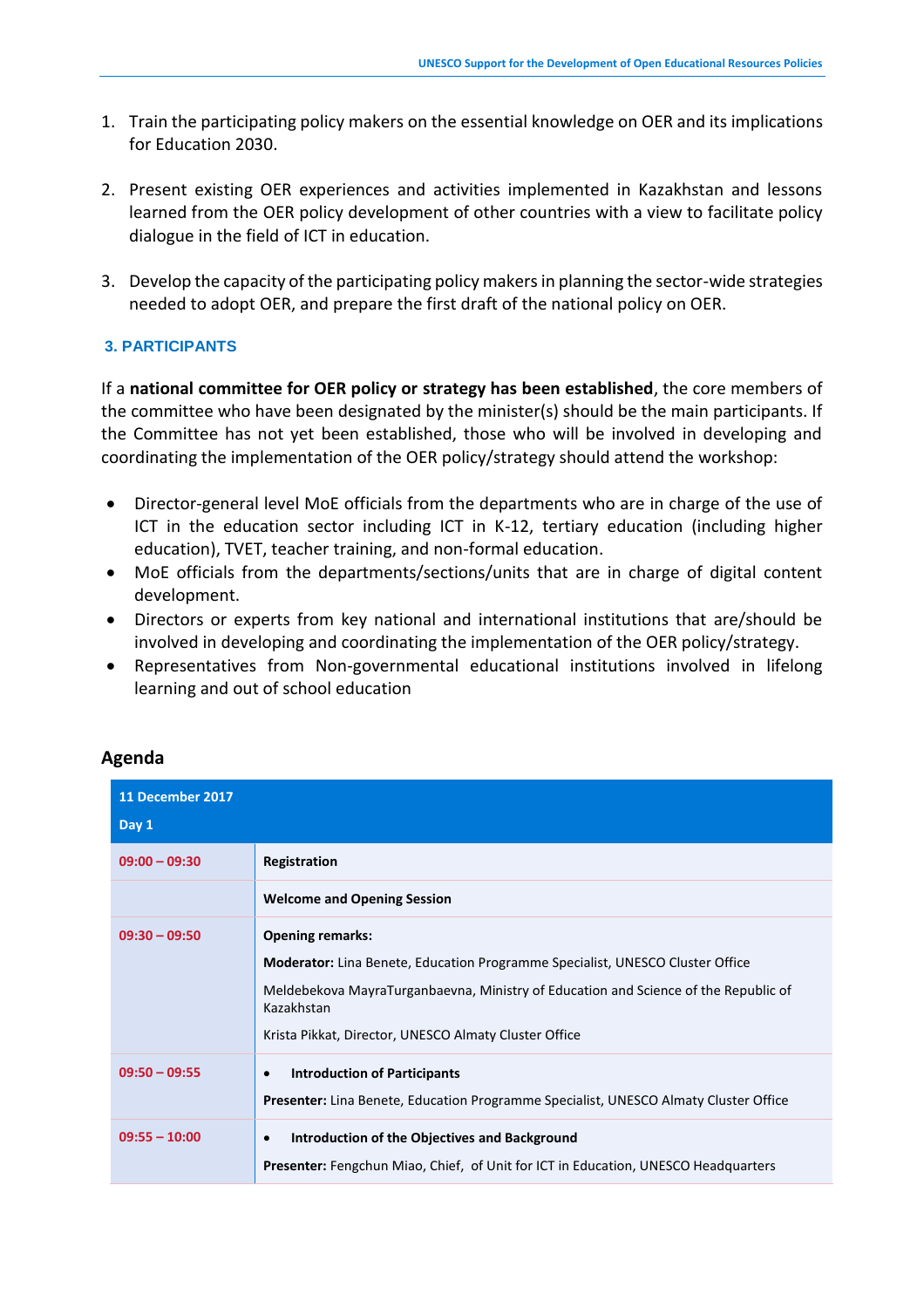| $10:00 - 10:30$ | Session 1: Global UNESCO ICT in Education Programme and OER Projects                                      |
|-----------------|-----------------------------------------------------------------------------------------------------------|
|                 | The role of OER in achieving SDG 4                                                                        |
|                 | Moderator: Lina Benete, Education Programme Specialist, UNESCO Almaty Cluster Office                      |
|                 | <b>Presenters:</b>                                                                                        |
|                 | Fengchun Miao, Chief of Unit for ICT in Education, UNESCO Headquarters                                    |
|                 | Svetlana Knyazeva, Chief of Section of Digital Pedagogy and Learning Materials, IITE                      |
| $10:30 - 11:00$ | Coffee/tea Break & Group Photo                                                                            |
| $11:00 - 11:45$ | Session 2: Experience on OER Policy Development: Open Licensing                                           |
|                 | Moderator: Lina Benete, Education Programme Specialist, UNESCO Almaty Cluster Office                      |
|                 | Presenter: Nartay Ashym, Director, Knowledge Engineering (45 min)                                         |
| $11:45 - 12:30$ | <b>Session 3: Global Experience on OER Policy Development</b>                                             |
|                 | Moderator: Lina Benete, Education Programme Specialist, UNESCO Almaty Cluster Office                      |
|                 | Presenter: Fengchun Miao, Chief of Unit for ICT in Education, UNESCO Headquarters (45 min)                |
| $12:30 - 14:00$ | <b>Lunch Break</b>                                                                                        |
| 14:00 - 14:15   | <b>Session 4: Regional Experience on OER</b>                                                              |
|                 | Presenter: Jonghwi Park, Education Programme Specialist, UNESCO Asia-Pacific Regional<br>Bureau (15 min)  |
| $14:15 - 14:35$ | Session 5: OER Initiatives in Central Asia: Kyrgyzstan, Tajikistan, Uzbekistan and Kazakhstan             |
|                 | Moderator: Svetlana Knyazeva, Chief of Section of Digital Pedagogy and Learning Materials,<br><b>IITE</b> |
|                 | <b>OER Initiatives in Kyrgyzstan (20 min)</b><br>$\bullet$                                                |
|                 | Presenters:                                                                                               |
|                 | Ulanbek Mambetakunov, Ministry of Education and Science                                                   |
|                 | Lira Samykbayeva, Open Society Institute                                                                  |
| $14:35 - 14:55$ | OER Initiatives in Tajikistan (20 min)<br>$\bullet$                                                       |
|                 | <b>Presenters:</b>                                                                                        |
|                 | Parviz Latifov, Ministry of Education and Science                                                         |
|                 | Nazarkhudo Dastambuev, Open Society Institute                                                             |
| $14:55 - 15:15$ | OER Initiatives in Uzbekistan (20 min)<br>$\bullet$                                                       |
|                 | <b>Presenters:</b>                                                                                        |
|                 | Haydarov Ozodjon, Ministry of Public Education                                                            |
| 15:15 - 15:30   | Coffee/tea Break                                                                                          |
| $15:30 - 16:10$ | <b>OER Initiatives in Kazakhstan</b><br>$\bullet$                                                         |
|                 | Draft of Country Report on OER in Kazakhstan (30 min)                                                     |
|                 | Presenter: Yermek Alimzhanov, Director of the Institute for New Educational Technologies                  |
|                 | OER country example (10 min)<br>$\bullet$                                                                 |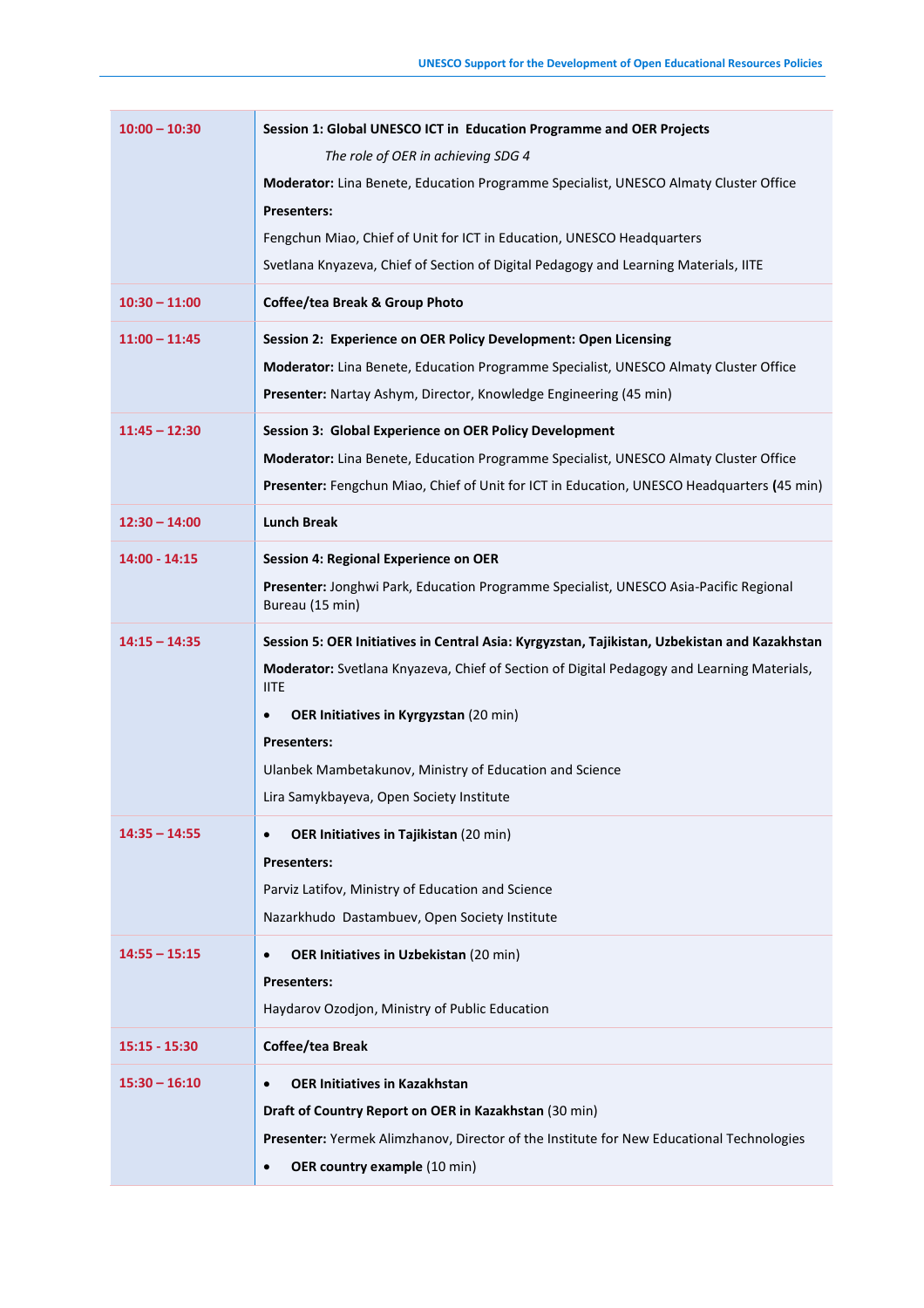|                  | Presenter: Piotr Lapo, General Library Expert, Nazarbayev University Library                                                                                                       |
|------------------|------------------------------------------------------------------------------------------------------------------------------------------------------------------------------------|
|                  |                                                                                                                                                                                    |
| $16:10 - 18:30$  | <b>Session 6: UNESCO OER Indicators</b>                                                                                                                                            |
|                  | Moderator: Svetlana Knyazeva, Chief of Section of Digital Pedagogy and Learning Materials,<br><b>IITE</b>                                                                          |
|                  | Presentation of OER in Germany and UNESCO OER Indicators<br>$\bullet$                                                                                                              |
|                  | Presenter: Dominic Orr, FiBS, Germany                                                                                                                                              |
|                  | <b>Collecting Responses to the UNESCO OER Oval Questionnaire</b><br>$\bullet$                                                                                                      |
|                  | Facilitator: Dominic Orr, FiBS, Germany                                                                                                                                            |
| 18:30            | End of Day 1                                                                                                                                                                       |
| $19:00 - 21:00$  | Reception                                                                                                                                                                          |
| 12 December 2017 |                                                                                                                                                                                    |
| Day 2            |                                                                                                                                                                                    |
| $09:00 - 09:10$  | <b>Recap of Results of Day 1</b>                                                                                                                                                   |
| $09:10 - 10:10$  | Session 7: OER Policies Development in Kazakhstan                                                                                                                                  |
|                  | Moderator: Jonghwi Park, Education Programme Specialist, UNESCO Asia-Pacific Regional<br><b>Bureau</b>                                                                             |
|                  | OER in Development and Education Policies in Kazakhstan (30 min)<br>$\bullet$                                                                                                      |
|                  | <b>Presenter:</b> Ministry of Education and Science                                                                                                                                |
|                  | Introduction to the UNESCO OER Country Policy template (30 min)<br>$\bullet$                                                                                                       |
|                  | Presenter: Fengchun Miao, Chief of Unit for ICT in Education, UNESCO Headquarters                                                                                                  |
| $10:10 - 11:10$  | Session 8: Why OER: OER Essentials for Policy Makers                                                                                                                               |
|                  | OER policy review and OER policy examples. Strengths and limits in developing OER Policies in<br>Kazakhstan. Discussion on how to position OER in national education strategies of |
|                  | Kazakhstan.                                                                                                                                                                        |
|                  | Moderator: Svetlana Knyazeva, Chief of Section of Digital Pedagogy and Learning Materials,<br><b>IITE</b>                                                                          |
| $11:10 - 11:25$  | Coffee/tea Break                                                                                                                                                                   |
| $11:25 - 13:00$  | Session 9: Assessment of Situation and Need for OER                                                                                                                                |
|                  | Group discussion and policy drafting (1 hr 15 min)<br>$\bullet$                                                                                                                    |
|                  | How OER supports the vision of education development of Kazakhstan (policy<br>✓<br>context, mission and objectives of OER policy)?                                                 |
|                  | What OER policies and strategies should be developed (scope)?<br>$\checkmark$                                                                                                      |
|                  | Where to position the newly developed OER policies and strategies (required<br>$\checkmark$<br>changes in existing policies)?                                                      |
|                  | Facilitators: National OER Focal group as group leaders                                                                                                                            |
|                  | Presentation of the results of group work (20 min)<br>$\bullet$                                                                                                                    |
|                  | <b>Moderator: National OER Focal group</b>                                                                                                                                         |
| $13:00 - 14:30$  | <b>Lunch Break/Press Briefing</b>                                                                                                                                                  |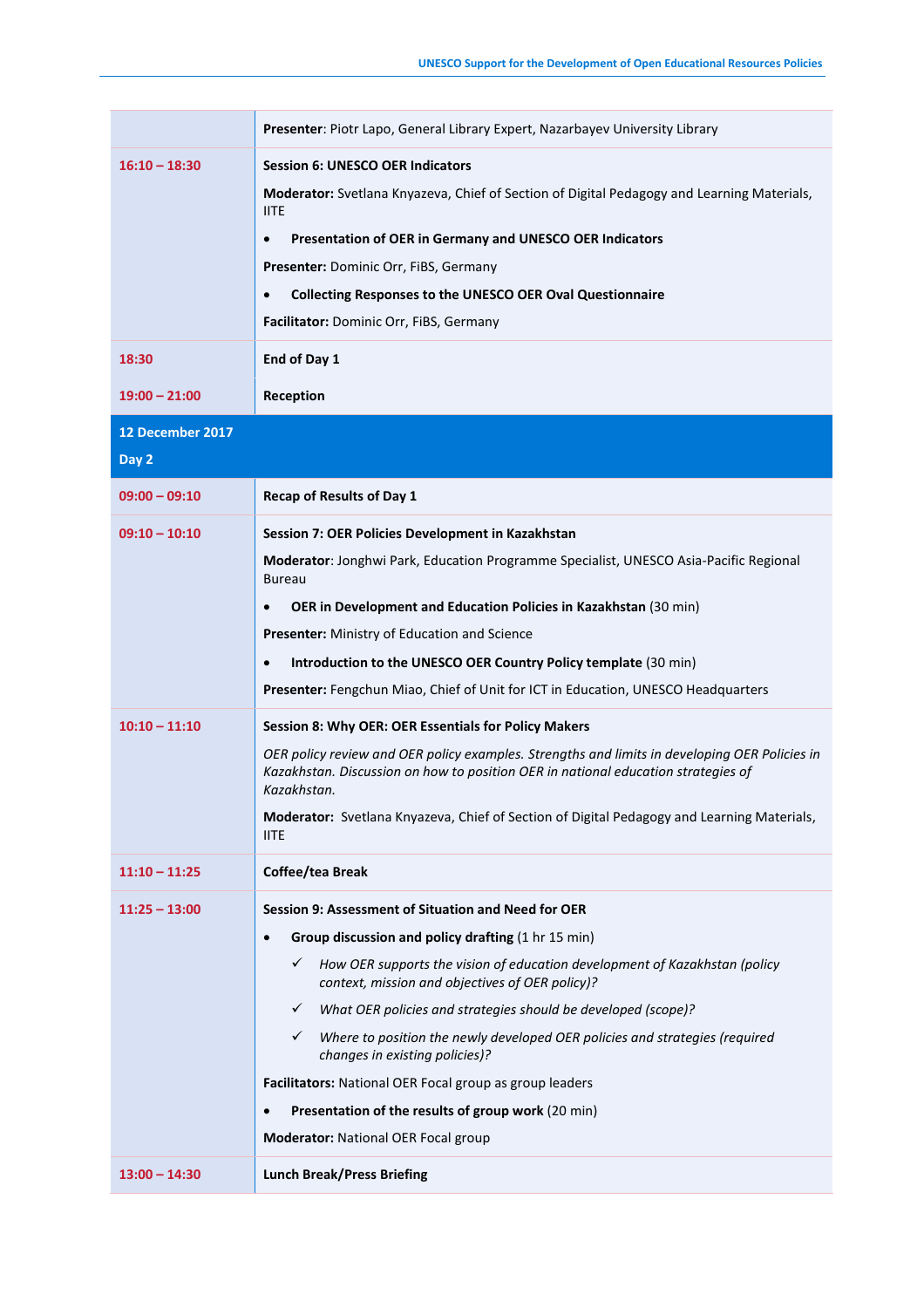| $14:30 - 16:15$  | Session 10: Curriculum and Material to be Openly Licensed                                                                                                                 |
|------------------|---------------------------------------------------------------------------------------------------------------------------------------------------------------------------|
|                  | Group discussion and policy drafting (1 hr 15 min)<br>$\bullet$                                                                                                           |
|                  | Status of existing openly licensed teaching, learning and research materials in<br>$\checkmark$<br>Kazakhstan (national repository/website available, funding mechanism)? |
|                  | What educational materials should be obliged to be openly licensed in Kazakhstan?<br>$\checkmark$                                                                         |
|                  | What open licensee should be adopted?<br>$\checkmark$                                                                                                                     |
|                  | ✓<br>What strategies should be developed to encourage use, re-use, and sharing of OER?                                                                                    |
|                  | <b>Moderator: National OER Focal group</b>                                                                                                                                |
|                  | Presentation of the results of group work (30 min)                                                                                                                        |
|                  | <b>Moderator: National OER Focal group</b>                                                                                                                                |
| $16:15 - 16:30$  | Coffee/tea Break                                                                                                                                                          |
| $16:30 - 18:30$  | <b>Session 11: Institutional Capacity Building</b>                                                                                                                        |
|                  | Group discussion and policy drafting (1 hr 30 min)<br>$\bullet$                                                                                                           |
|                  | How to reflect the use and creation of OER in ICT Competency Standard for Teachers<br>✓                                                                                   |
|                  | $\checkmark$<br>Training and support to educators and teacher education institutions in developing<br>and using OER                                                       |
|                  | <b>Moderator: National OER Focal groups</b>                                                                                                                               |
|                  | Presentation of the results of group work (30 min)                                                                                                                        |
|                  | <b>Moderator: National OER Focal group</b>                                                                                                                                |
|                  |                                                                                                                                                                           |
| 18:30            | End of Day 2                                                                                                                                                              |
| 13 December 2017 |                                                                                                                                                                           |
| Day 3            |                                                                                                                                                                           |
| $9:00 - 9:10$    | <b>Recap of Results of Day 2</b>                                                                                                                                          |
| $9:10 - 11:00$   | Session 12: Refine the Draft OER Policies for Kazakhstan                                                                                                                  |
|                  | Group work to refine the OER policies (1 hr 20 min)<br>$\bullet$                                                                                                          |
|                  | <b>Moderator: National OER Focal group</b>                                                                                                                                |
|                  | Presentation and consensus of the first draft of the OER Policies for Kazakhstan (30<br>$\bullet$<br>min)                                                                 |
|                  | <b>Moderator: National OER Focal group</b>                                                                                                                                |
| $11:00 - 11:15$  | Coffee/tea Break                                                                                                                                                          |
| $11:15 - 13:00$  | Session 13: Follow-up Strategies and Work Plan                                                                                                                            |
|                  | Group Discussion and Drafting Strategies and Work Plan                                                                                                                    |
|                  | National coordinating structure for the development and monitoring of OER policies<br>$\bullet$<br>and division of responsibilities of national OER Focus Group           |
|                  | Cost estimation and sustainable funding strategies<br>$\bullet$                                                                                                           |
|                  | Work plan and timetable to finalize and launch the OER Policy<br>$\bullet$                                                                                                |